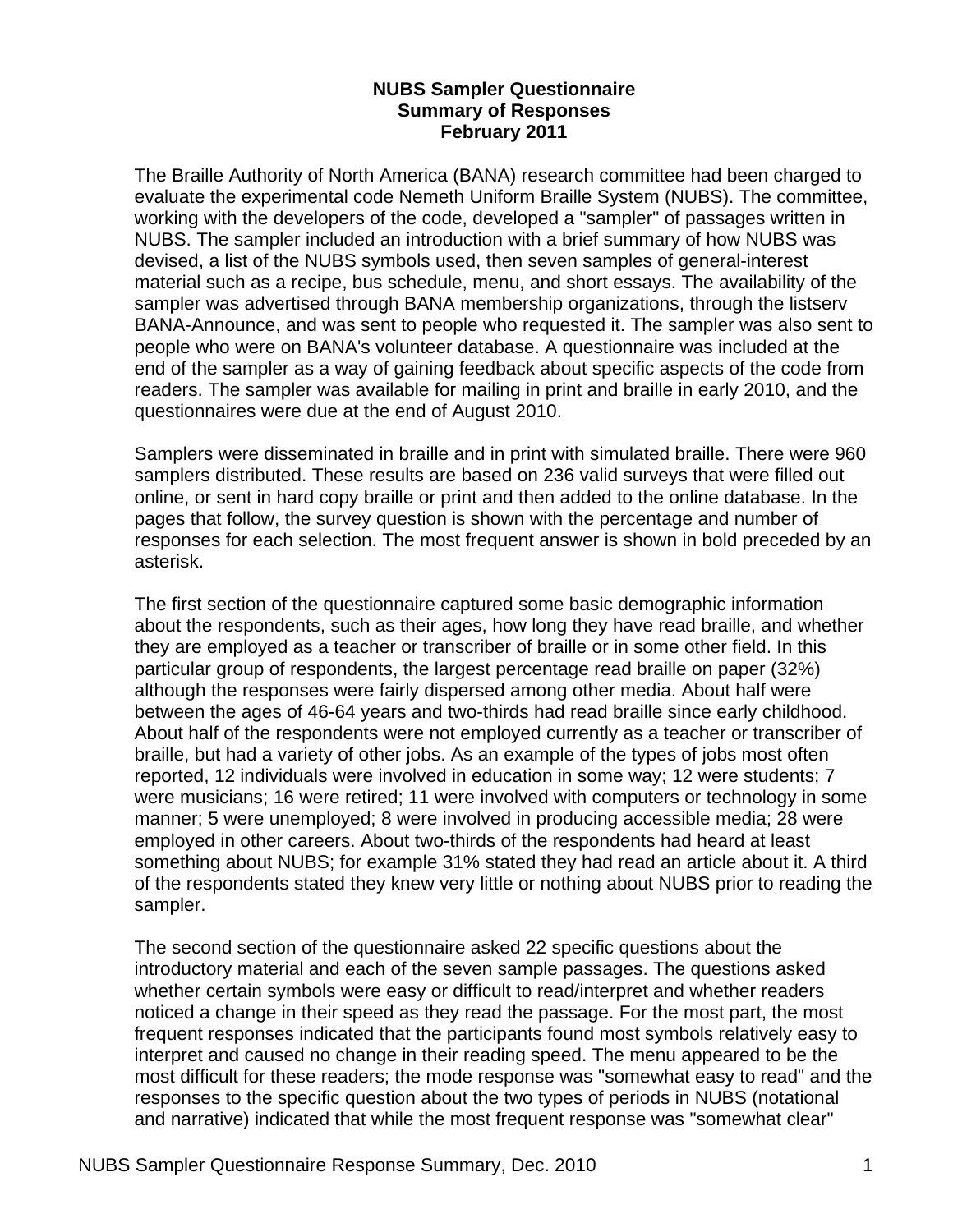(31.4%) the second most frequent response was "somewhat unclear" (22.9%). (See question 18 for details.) The bus schedule sample also appeared to cause some diverse opinion, as the most frequent response to question 19 indicated that it was "somewhat difficult to read" (26.3%) but the next most frequent response was "somewhat easy to read" (25.8%).

The third section of the questionnaire asked four questions about the respondents' perception of how difficult it would be to learn to read and write NUBS, and their overall impression of NUBS from reading the samples. Interestingly, while most of the responses in section 2 indicated that NUBS would not be difficult to interpret nor would it slow them down, the responses in answer to the question asking if they liked NUBS were quite dispersed. Responses to the prompt, "Given what you've just read of NUBS, would you be more inclined to say you:" were as follows:

Like NUBS very much 15.3% n=36

#### **\* b. Like NUBS somewhat 22% n=52**

c. Feel neutral about NUBS 15.3% n=36

d. Dislike NUBS somewhat 14.8% n=35

#### **\* e. Dislike NUBS very much 21.6% n=51**

So while the responses were generally favorable for 37.3% of respondents and generally unfavorable for 36.4%, the intensity of the negative response was stronger ("dislike very much") than the intensity of the positive response ("like somewhat").

The comments at the end of the survey reflect that ambivalence. There were many more negative comments than positive. A number of comments indicated readers who were neutral or that while there were some aspects that they liked, they had reservations about it. Others asked specific questions about the code as presented in the sampler. Among the positive aspects of NUBS mentioned: the concept of a single code rather than three separate ones; easy to learn; preference for dropped numbers, familiarity with Nemeth which made NUBS easier to learn; and the potential for NUBS to increase the accuracy of transcription into braille. Negative comments included: the increased bulk of NUBS compared to current code; lack of need for this code as current codes work well; dislike for certain symbols or aspects of the experimental code such as the modes; cumbersome to write; and concern about needing to show all the print indicators. Other questions and concerns raised included the potential impact on children learning braille and on current braille readers, particularly adults; the cost of implementation; the cost of producing books; the fact that no other country is considering the use of NUBS; and the lack of transcribers and teachers who know NUBS.

The survey was also analyzed using SPSS to investigate the possibility of any correlations between any of the items, such as a relationship between the respondents' ages or length of time reading braille and how much they liked NUBS. Although several statistical procedures were conducted, there were no significant correlations between any of the factors tested.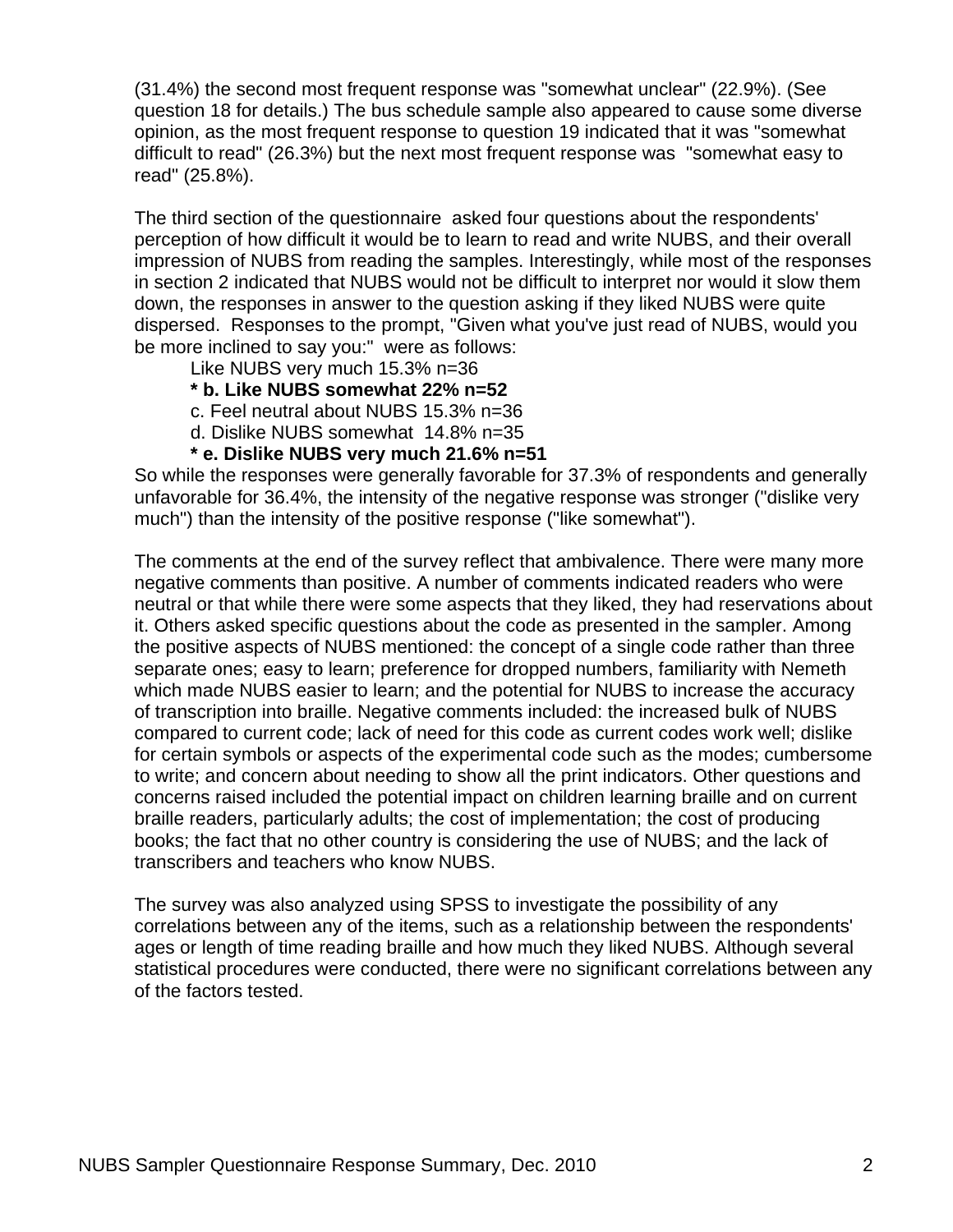#### **Section 1. So that we have a better idea of who is responding to this survey, please tell us the following**:

1. In a typical week, I *primarily* read:

- **a. Braille on paper 32.2% (n=76)**
- b. Electronically with refreshable braille 22% (n=52)
- c. Auditorily (whether on computer, CD, tapes, etc.) 20.3% (n=48)
- d. Print 14.4% (n=34)

e. Other 10.2% (n=24) Generally speaking, these responses described a combination of methods, with respondents stating that they could not choose one primary medium.

2. I learned to read braille:

#### **a. From early childhood (I have always read braille) 68.2% (n=161)**

b. As a teen or young adult (started with print but switched to braille in school) 6.8%  $(n=16)$ 

c. As an adult within the past 5 years .8% (n=2)

d. As an adult more than 5 years ago 3.4% (n=8)

e. As a sighted adult for the purposes of teaching or transcribing 18.6% n=44

f. Other (please explain) \_\_\_\_\_\_\_\_\_\_\_\_\_\_\_\_\_\_\_.4% (n=1)

3. I fall into the following age range:

- a. Under the age of  $182.1\%$  (n=5)
- b. 18-29 years old 6.4% n=15
- c. 30-45 years old 18.2% n=43

#### **d. 46-64 years old 50.4% n=119**

- e. 65 or older 20.3% n=48
- 4. My occupation is:
- a. Teacher of students who are blind or visually impaired 9.3% n=22
- b. Teacher of adults who are blind or visually impaired 4.2% n=10
- c. Transcriber or proofreader of braille 17.4% n=41
- d. Retired as a teacher or transcriber 10.6% n=25
- **e. None of the above, my occupation is (please describe) \_\_\_\_\_\_\_\_ 54.2% n=128**

5. How much prior knowledge, if any, did you have about NUBS? Please check all that apply:

a. Attended a workshop about it 13.1% n=31

b. Studied the Braille2000 website 2.1% n=5

c. Participated in a research project or focus group about it 7.2% n=17

#### **d. Read an article about it 31.4% n=74**

e. Heard about it from a colleague or friend 8.5% n=20

f. Heard a little about it somewhere but really didn't know much 18.2% n=43

- g. No prior knowledge at all 16.5% n=39
- h. Other 1.7% n=4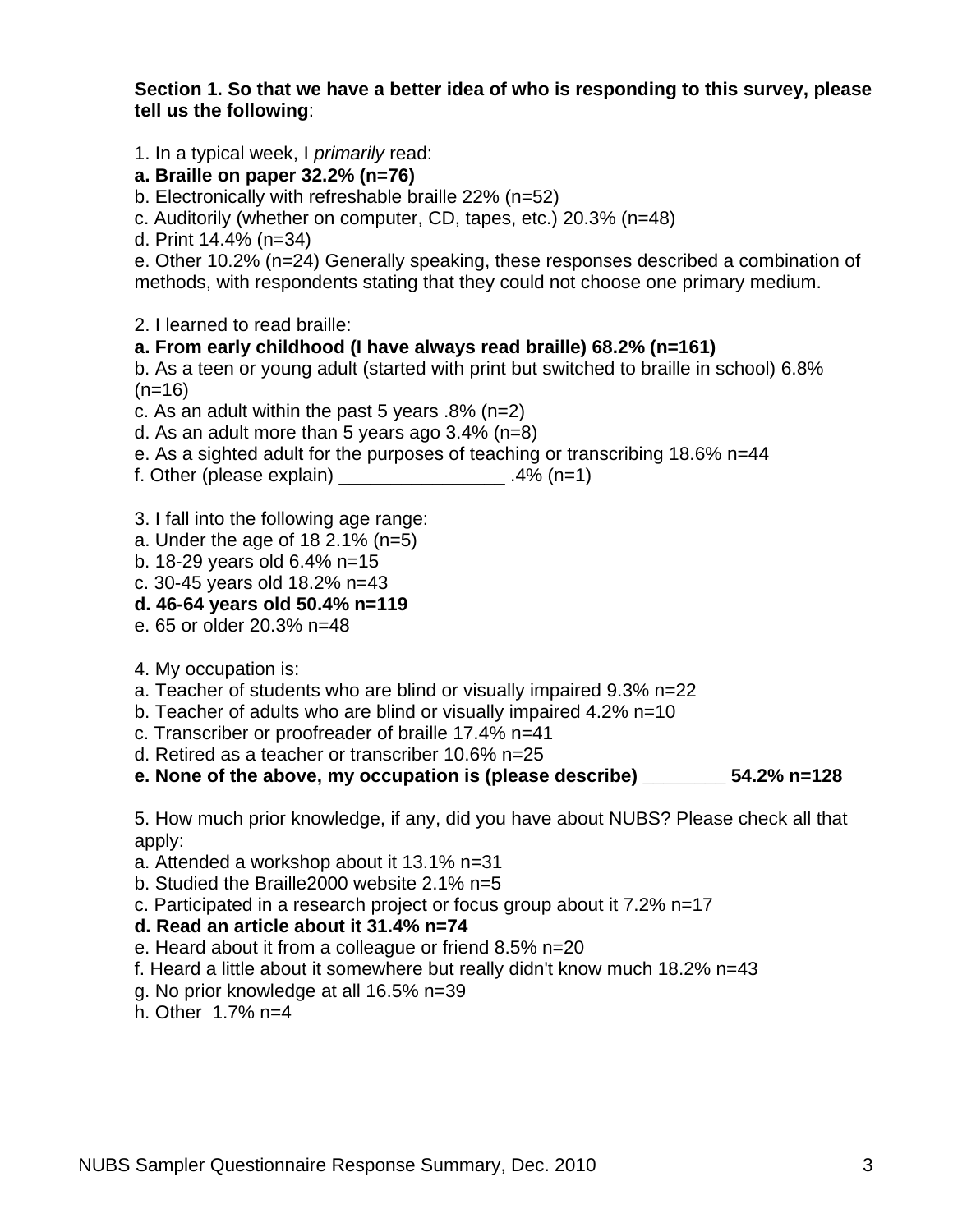# **Section 2. The following questions are related to the sampler you just read.**

6. I found the **introduction to NUBS** in this sampler to be:

#### **\* a. Completely understandable 61% n=144**

- b. Somewhat understandable 17.8% n=42
- c. Understandable in some places, not in others 14.4% n=34
- d. Somewhat hard to understand 4.2% n=10
- e. Not understandable at all 1.3% n=4

# 7. I found the presentation of the **individual symbols** selected from NUBS:

### **\* a. Completely understandable 46.6% n=110**

- b. Somewhat understandable 23.3% n=55
- c. Understandable in some places, not in others 18.2% n=43
- d. Somewhat hard to understand 7.6% n=18
- e. Not understandable at all 3% n=7

# 8. In general, I found **Sample 1, the Gettysburg Address**:

# **\* a. Very easy to read 70.3% n=166**

- b. Somewhat easy to read 20.8% n=49
- c. Not easy, not difficult 4.7% n=11
- d. Somewhat difficult to read 2.1% n=5
- e. Very difficult to read .8% n=2
- 9. Overall, I felt that I read the Gettysburg Address:
- a. Significantly faster than usual .8% n=2
- b. Somewhat faster than usual 4.7% n=11

# **\* c. No real change in speed 69.1% n=163**

- d. Somewhat slower than usual 22% n=52
- e. Significantly slower than usual 2.1% n=5

#### 10. In general, I found the punctuation marks in the Gettysburg Address:

# **\* a. Very easy to interpret 42.8% n=101**

- b. Somewhat easy to interpret 30.5% n=72
- c. Not easy, not difficult 14.8% n=35
- d. Somewhat difficult to interpret 7.6% n=18
- e. Very difficult to interpret 4.2% n=10

# 11. In general, I found Sample 2, the recipe:

# **\* a. Very easy to read 35.2% n=83**

- b. Somewhat easy to read 31.4% n=74
- c. Not easy, not difficult 13.6% n=32
- d. Somewhat difficult to read 15.3% n=36
- e. Very difficult to read 3% n=7

12. Overall, I felt that I read the recipe:

- a. Significantly faster than usual 2.1% n=2
- b. Somewhat faster than usual 8.1% n=19

**\* c. No real change in speed 45.3% n=107**

d. Somewhat slower than usual 37.7% n=89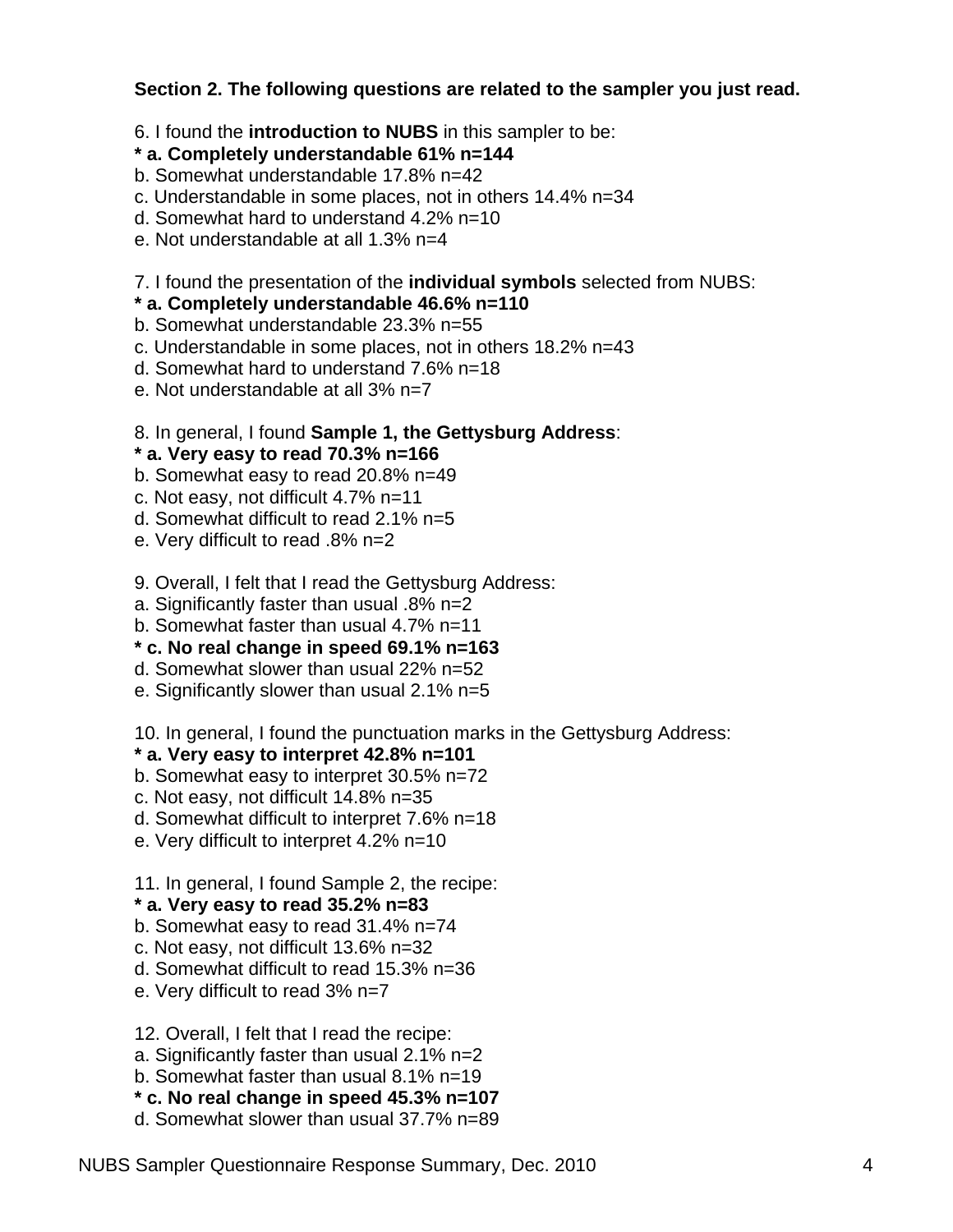- e. Significantly slower than usual 5.9% n=14
- 13. I found the lower-cell numbers in the recipe to be:
- **\* a. Very easy to understand 68.6% n=162**
- b. Somewhat easy to understand 9.7% n=23
- c. Not easy, not difficult 9.7% n=23
- d. Somewhat difficult to understand 6.8% n=16
- e. Very difficult to understand 1.7% n=4
- 14. I found the fractions in the recipe to be:
- **\* a. Very easy to interpret 49.2% n=116**
- b. Somewhat easy to interpret 16.9% n=40
- c. Not easy, not difficult 12.7% n=30
- d. Somewhat difficult to interpret 14.4% n=34
- e. Very difficult to interpret 5.1% n=12
- 15. I found the abbreviations for measurements in the recipe to be:

# **\* a. Very easy to interpret 41.1% n=97**

- b. Somewhat easy to interpret 28.4% n=67
- c. Not easy, not difficult 9.7% n=23
- d. Somewhat difficult to interpret 14.4% 34
- e. Very difficult to interpret 4.7% n=11

# 16. In general, I found **Sample 3, the menu** to be:

a. Very easy to read 24.2% n=57

# **\* b. Somewhat easy to read 36.9% n=87**

- c. Not easy, not difficult 15.3% n=36
- d. Somewhat difficult to read 17.8% n=42
- e. Very difficult to read 5.5% n=13
- 17. Overall, I felt that I read the menu:
- a. Significantly faster than usual 2.1% n=5
- b. Somewhat faster than usual 6.4% n=15
- c. No real change in speed 39.4% n=93

# **\* d. Somewhat slower than usual 40.7% n=96**

e. Significantly slower than usual 9.3% n=22

18. In the menu, there are two different braille symbols for period: the notational mode period and the narrative mode period. I found the use of these two different symbols for the same print punctuation mark to be:

a. Very clear 21.6% n=51

# **\* b. Somewhat clear 31.4% n=74**

- c. Neither clear nor unclear 10.2% n=24
- d. Somewhat unclear 22.9% n=54
- e. Very unclear 13.6% n=32

# 19. In general, I found **Sample 4, the bus schedule** to be:

- a. Very easy to read 14.8% n=35
- b. Somewhat easy to read 25.8% n=61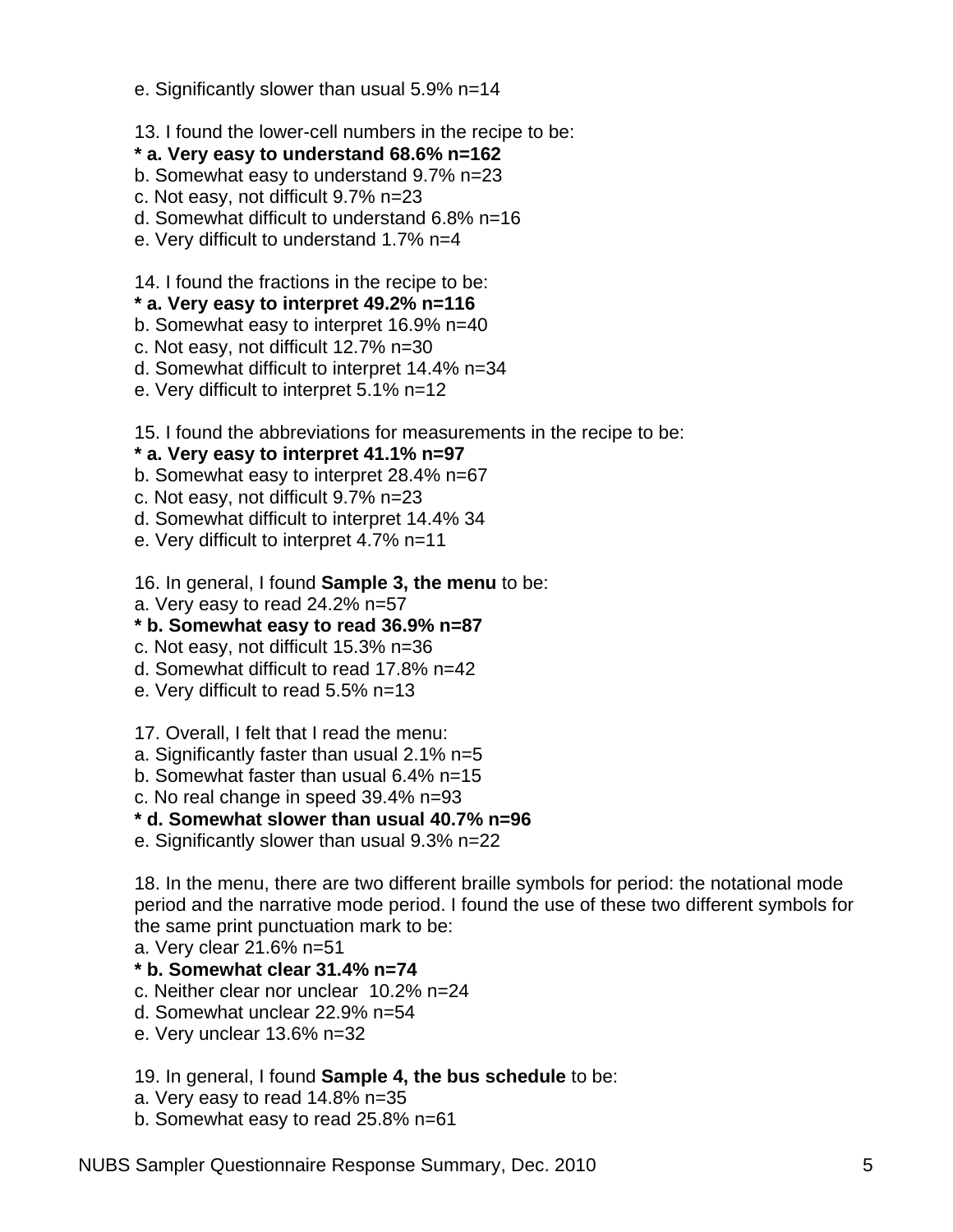- c. Not easy, not difficult 15.3% n=36
- **\* d. Somewhat difficult to read 26.3% n=62**
- e. Very difficult to read 16.1% n= 38
- 20. Overall, I felt that I read the bus schedule:
- a. Significantly faster than usual 1.7% n=4
- b. Somewhat faster than usual .8% n=2
- **\* c. No real change in speed 39.4% n=93**
- d. Somewhat slower than usual 33.5% n=79
- e. Significantly slower than usual 23.7% n=56

21. I found the symbol used to represent the colon in reading time on the bus schedule to be:

#### **\* a. Very easy to read 47.9% n=113**

- b. Somewhat easy to read 14.4% n=34
- c. Not easy, not difficult 14% n=33
- d. Somewhat difficult to read 11% n=26
- e. Very difficult to read 10.6% n=25

22. I found **Sample 5, the elementary math page example** (i.e., "Easy Mental Math") to be:

#### **\* a. Very easy to read 37.7% n=89**

- b. Somewhat easy to read 30.9% n=73
- c. Not easy, not difficult 10.2% n=24
- d. Somewhat difficult to read 14.4% n=34
- e. Very difficult to read 6.8% n=16

23. Overall, I felt that I read the **"Mental Math"** piece:

- a. Significantly faster than usual  $3\%$  n= 7
- b. Somewhat faster than usual 9.3% n=22
- **\* c. No real change in speed 46.6% n=110**
- d. Somewhat slower than usual 30.5% n=72
- e. Significantly slower than usual 9.7% n=23

24. I found the indicators for bold face type in the **math example**:

a. Very easy to interpret 18.2% n=43

#### **\* b. Somewhat easy to interpret 27.1% n=64**

- c. Not easy, not difficult 19.5% n=46
- d. Somewhat difficult to interpret 19.9% n=47
- e. Very difficult to interpret 14.4% n=34

25. Overall, I felt that I read **Sample 6, the book review of "The War Within"**:

- a. Significantly faster than usual 3% n=7
- b. Somewhat faster than usual 6.8% n=16
- **\* c. No real change in speed 60.6% n=143**
- d. Somewhat slower than usual 24.2% n=57
- e. Significantly slower than usual 5.1% n=12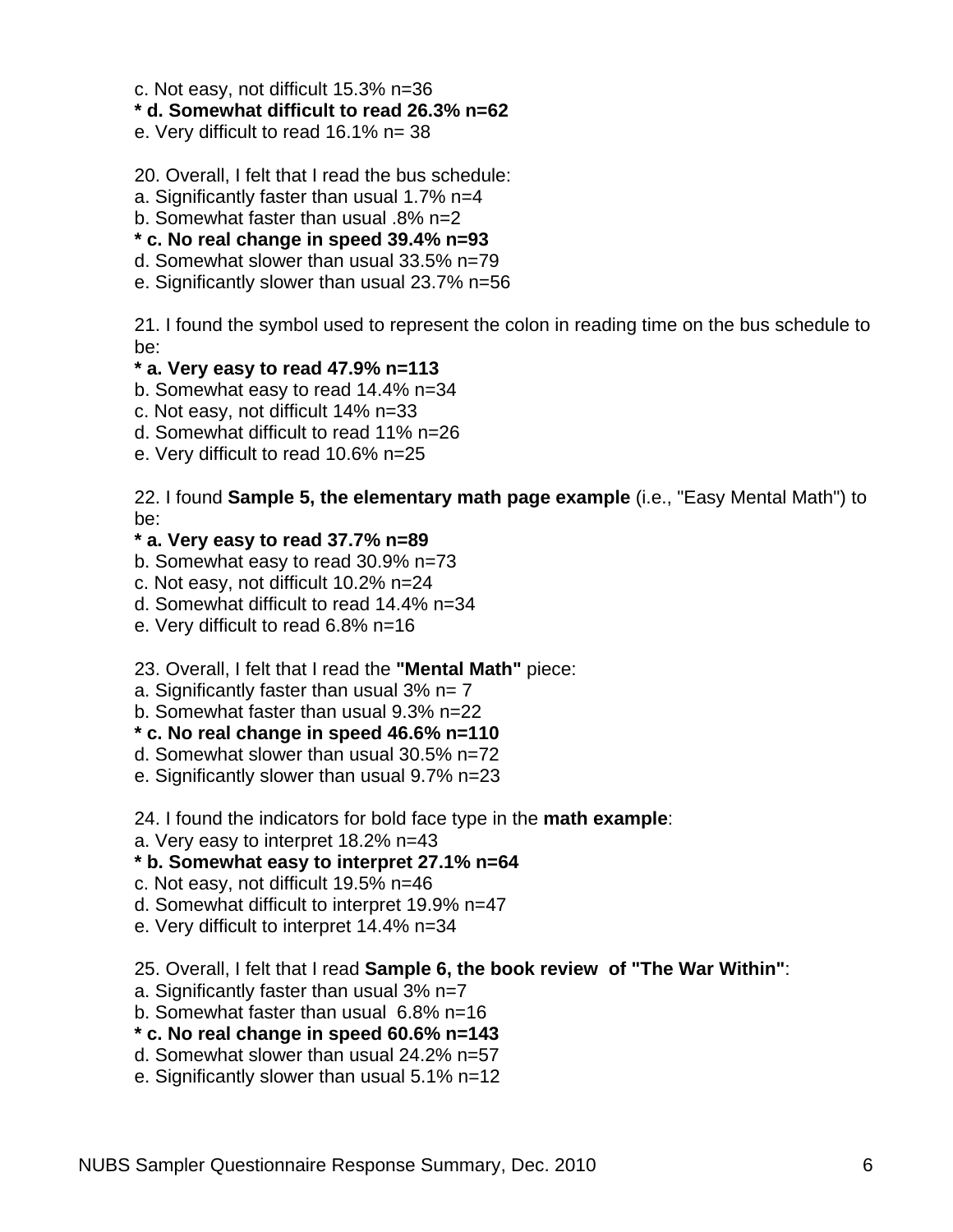26. In **"The War Within,"** there are two different braille symbols for comma: the notational mode comma and the narrative mode comma. I found the use of these two different symbols for the same print punctuation mark to be:

# **\* a. Very clear 30.1% n= 71**

- b. Somewhat clear 28% n=66
- c. Neither clear nor unclear 10% n=24
- d. Somewhat unclear 18.2% n=43
- e. Very unclear 12.3% n=29

### 27. I found the copyright symbol in **"The War Within"**:

### **\* a. Very easy to interpret 35.4% n=86**

- b. Somewhat easy to interpret 23.7% n=56
- c. Not easy, not difficult 12.7% n=30
- d. Somewhat difficult to interpret 19.1% n=45
- e. Very difficult to interpret 7.2% n=17

28. I found the indicators for superscript in **Sample 7, A Few More Examples** to be:

### **\* a. Very easy to interpret 33.9% n=80**

- b. Somewhat easy to interpret 25% n=59
- c. Not easy, not difficult 11.4% n=27
- d. Somewhat difficult to interpret 16.9% n=40
- e. Very difficult to interpret 11% n=26